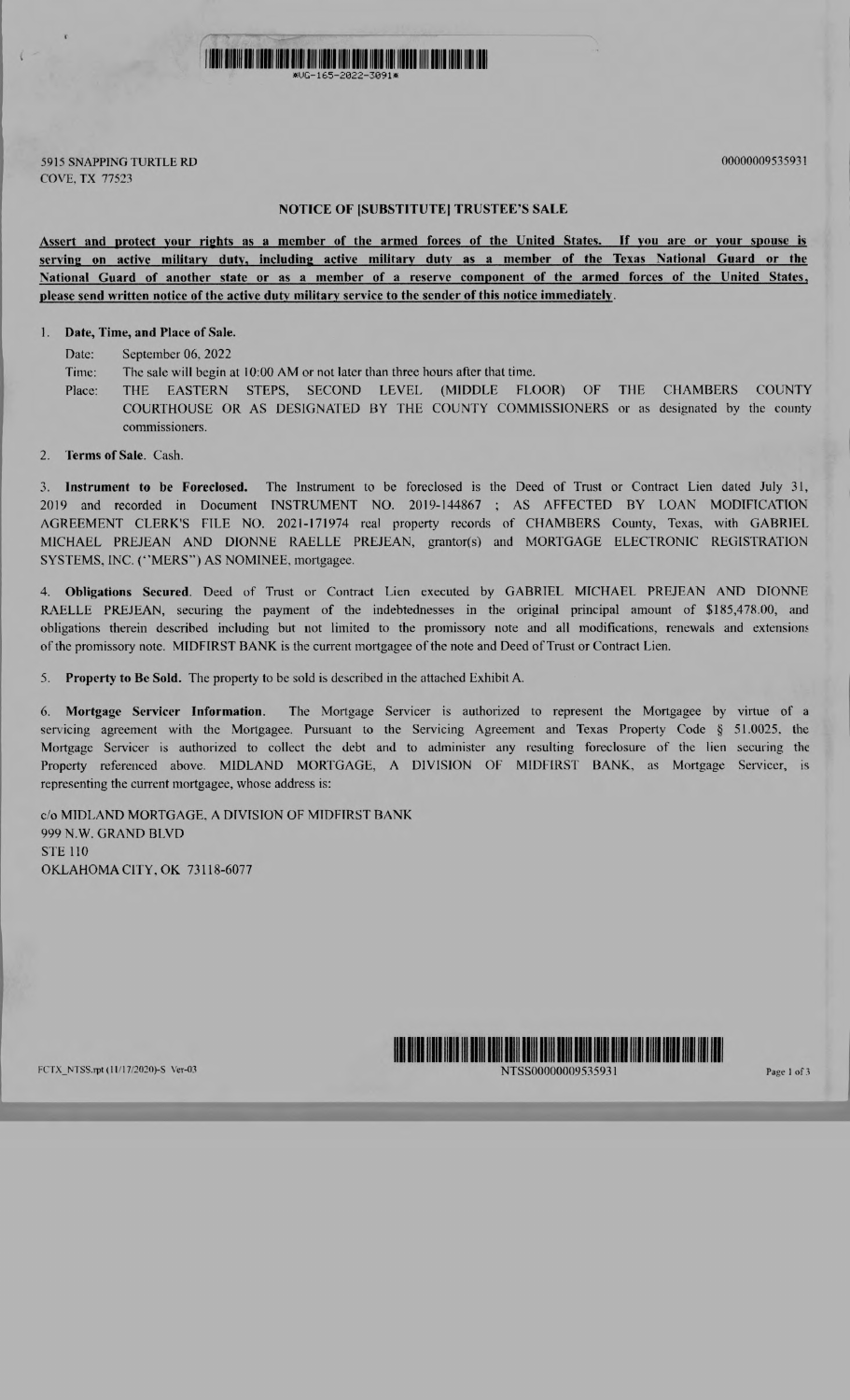5915 SNAPPING TURTLE RD 00000009535931 COVE, TX 77523

THIS INSTRUMENT APPOINTS THE SUBSTITUTE TRUSTEE(S) IDENTIFIED TO SELL THE PROPERTY DESCRIBED IN THE SECURITY INSTRUMENT IDENTIFIED IN THIS NOTICE OF SALE THE PERSON<br>SIGNING THIS NOTICE IS THE ATTORNEY OR AUTHORIZED AGENT OF THE MORTGAGEE OR SIGNING THIS NOTICE IS THE ATTORNEY OR AUTHORIZED AGENT MORTGAGE SERVICER.

The undersigned as attorney for the mortgagee or mortgage servicer does herby remove the original trustee and all successor substitute trustees and appoints in their steed REID RUPLE, KATHLEEN ADKINS, EVAN PRESS, CARY CORENBLUM, KRISTOPHER HOLUB, JOSHUA SANDERS, JULIAN PERRINE, AMY OIAN, MATTHEW HANSEN, JAM! HUTTON, ALEENA LITTON, ALEXIS BANKS, AUCTION.COM, DANA DENNEN, CINDY DENNEN, TRACI YEAMAN, AUCTION.COM, TOMMY JACKSON, KEATA SMITH, STEPHANIE HERNANDEZ, KEVIN MCCARTHY, OR BEATRICE CARRILLO whose address is c/o BARRETT DAFFIN FRAPPIER TURNER & ENGEL, LLP, 4004 Belt Line Road, Suite 100, Addison, Texas 75001-4320 as Substitute Trustee, who shall hereafter exercise all powers and duties set aside to the said original trustee under the said Deed of Trust; and, further does hereby request, authorize, and instruct said Substitute Trustee to conduct and direct the execution of remedies set aside to the beneficiary therein.

 $\int$  $56$ 

Israel Saucedo

## Certificate of Posting

My name is  $\overline{L\rho}$  on  $\overline{M}$  and  $\overline{M}$  and my address is  $c/\overline{O}$  4004 Belt Line Road, Suite 100, Addison, Texas 75001-4320. I declare under penalty of perjury that on  $\mathcal{L}$  -23 -22 I filed at the office of the CHAMBERS County Clerk and caused to be posted at the CHAMBERS County courthouse this notice of sale.

Declarants Name: / Date:  $\iota$